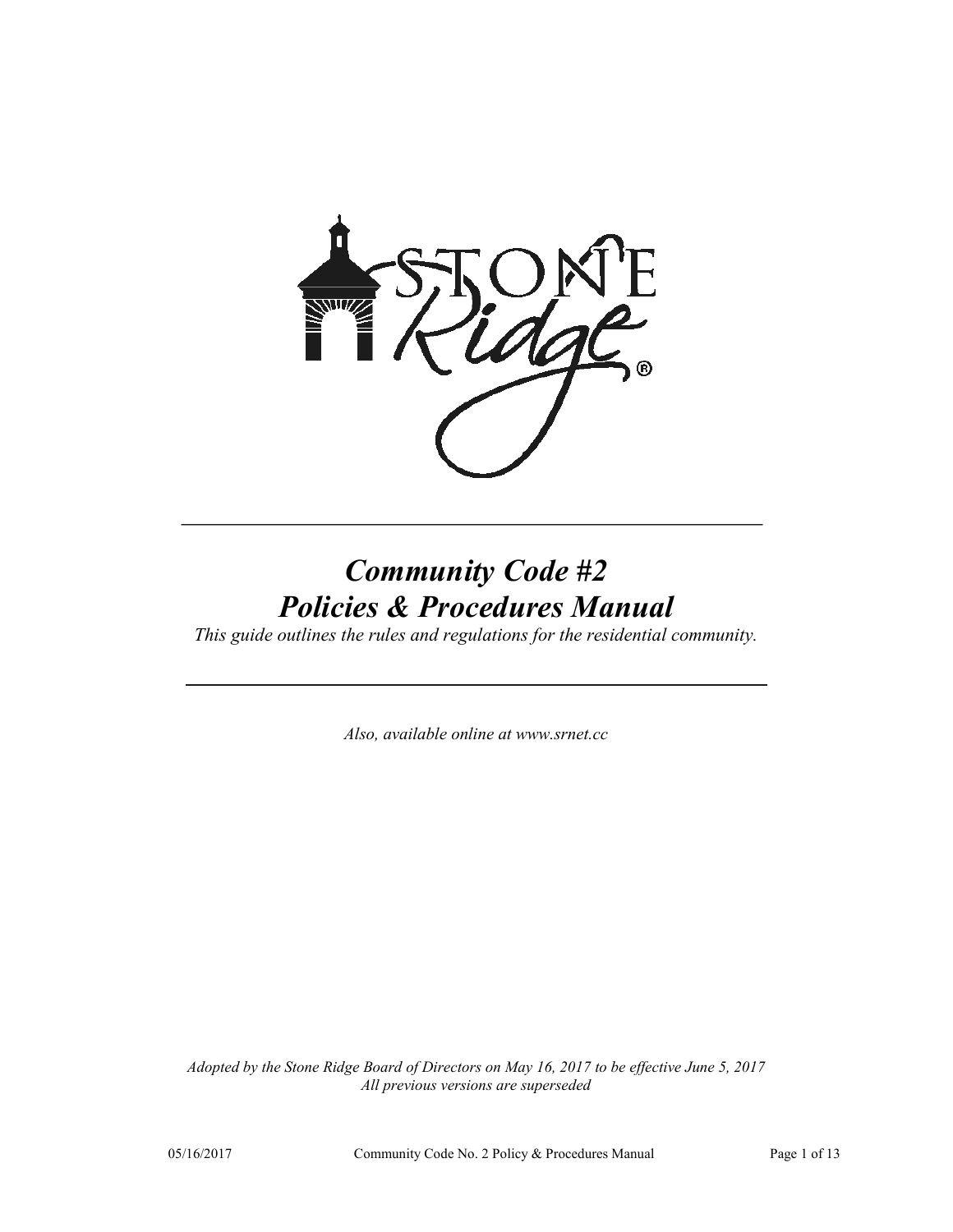*Enacted August 1, 2003 Revised 8/15/03 Revised 4/05/05 Revised 6/21/05 Revised 4/17/07 Revised 1/15/08 Revised 1/20/09 Revised 5/16/17*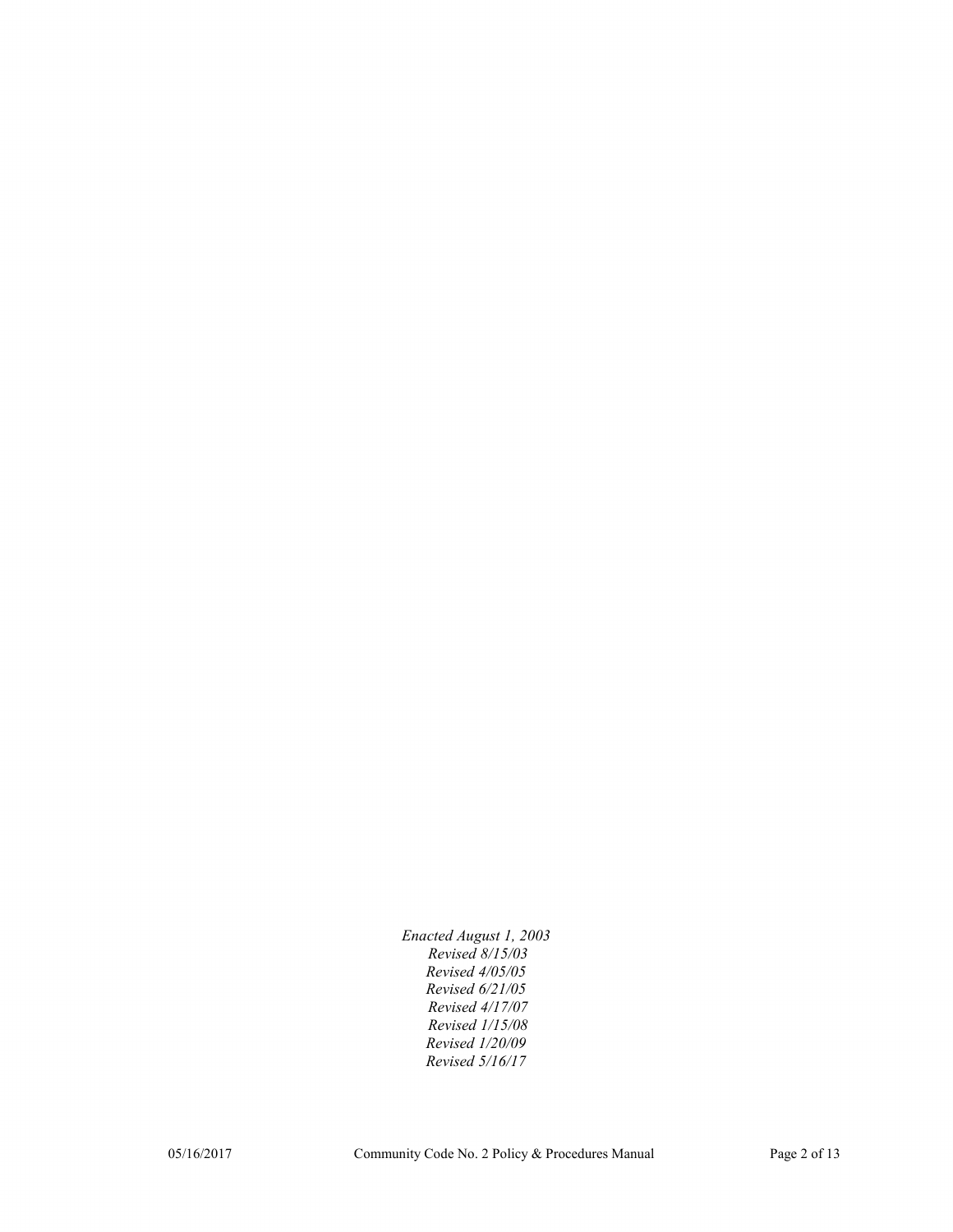

# Stone Ridge Policies & Procedures for the Residential Community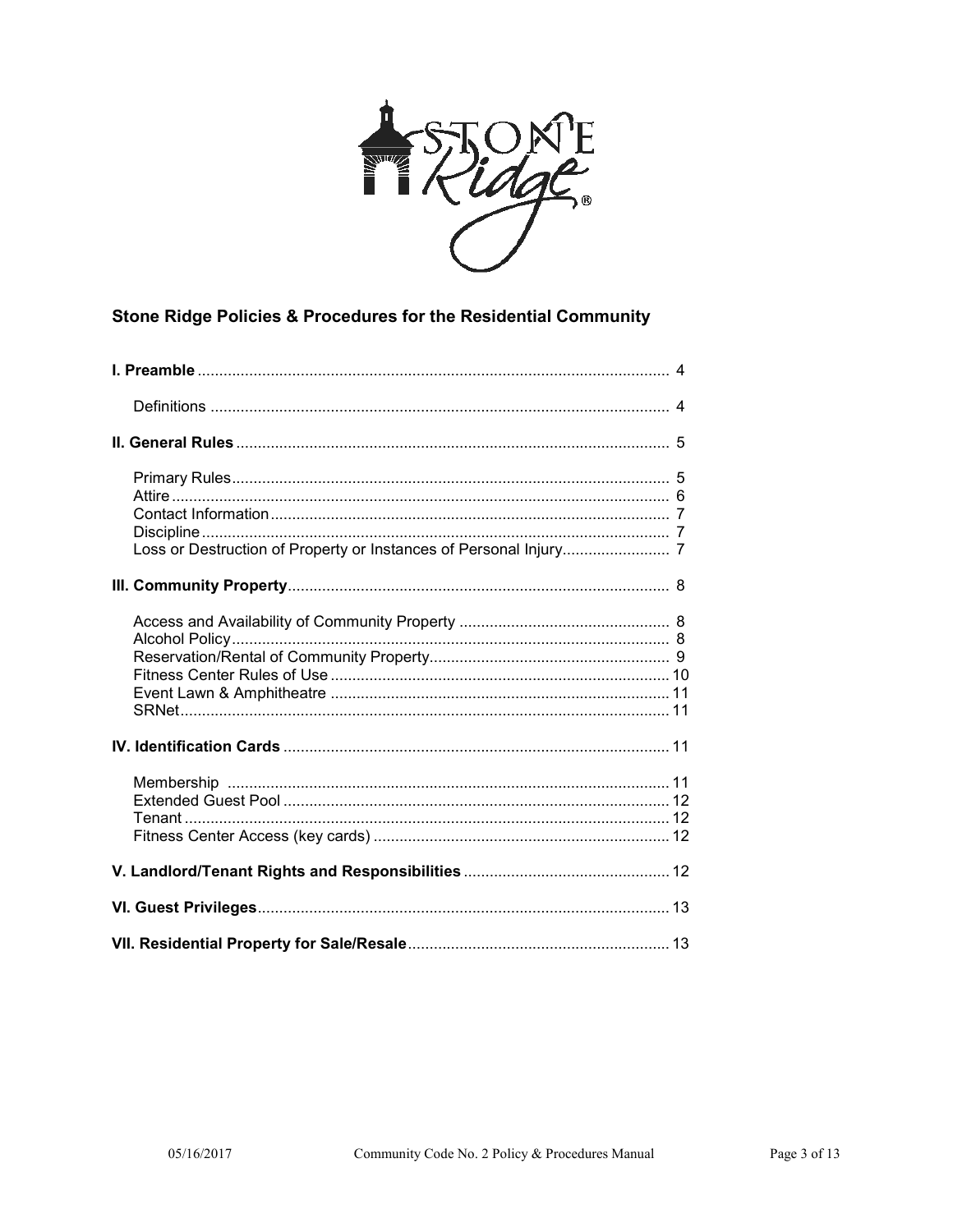# **I. Preamble**

Community Rules are established by Stone Ridge Association, Inc. and/or its agents (the "ASSOCIATION") and apply to the use of any and all Community Property. As per the governing documents of the ASSOCIATION, the Stone Ridge Board of Directors and/or its agents (the "Board") has the authority to establish and enforce rules and regulations restricting and regulating the use and enjoyment of the Property or any portion thereof.

Community Property includes, but is not limited to, the following:

- the Clubhouse and Recreation Facilities and its interior and exterior facilities, including the patio and courtyard,
- the pool(s), and spa
- the community website SRNet,
- the Amphitheatre and Event Lawn,
- the ASSOCIATION park(s), tot lots, tennis courts, multipurpose court,
- the trail system,
- and all other existing and future ASSOCIATION facilities and amenities.

These rules have been established to protect the Community Property and to promote the health, safety, welfare, and enjoyment of the Stone Ridge ASSOCIATION Members in good standing (herein referred to as the "Members"). The Board reserves the right to amend the current rules from time to time, including, but not limited to for the purpose of including future amenities. Nothing in these Community Rules supersedes the provisions of the governing documents of the ASSOCIATION, and in the event of any inconsistency, the governing documents of the ASSOCIATION shall prevail.

#### **Definitions**

"Board" is defined as the Stone Ridge Board of Directors and its authorized agents.

"Community Property" is defined to include any and all property managed by the ASSOCIATION and/or its agents that is not owned by the individual Members.

"Community Rules" are the rules and policies set forth herein, as the same may be modified from time to time.

"Developer" is Stone Ridge Community Development, L.L.C., and its successors and assigns.

"ASSOCIATION" is Stone Ridge Association, Inc.

"Members" are defined as those individual members of the ASSOCIATION (Property Owners and other permanent household members) who are current on all dues, fees and other assessments payable to the ASSOCIATION and any association of which the ASSOCIATION is a sub-association and who are not in violation of the governing documents.Any member who is not in good standing shall be subject to the Community Rules but may not be entitled to the privileges of membership.

"Tenant" is defined as individuals that lease or rent a Member's residential property at Stone Ridge in compliance with governing documents.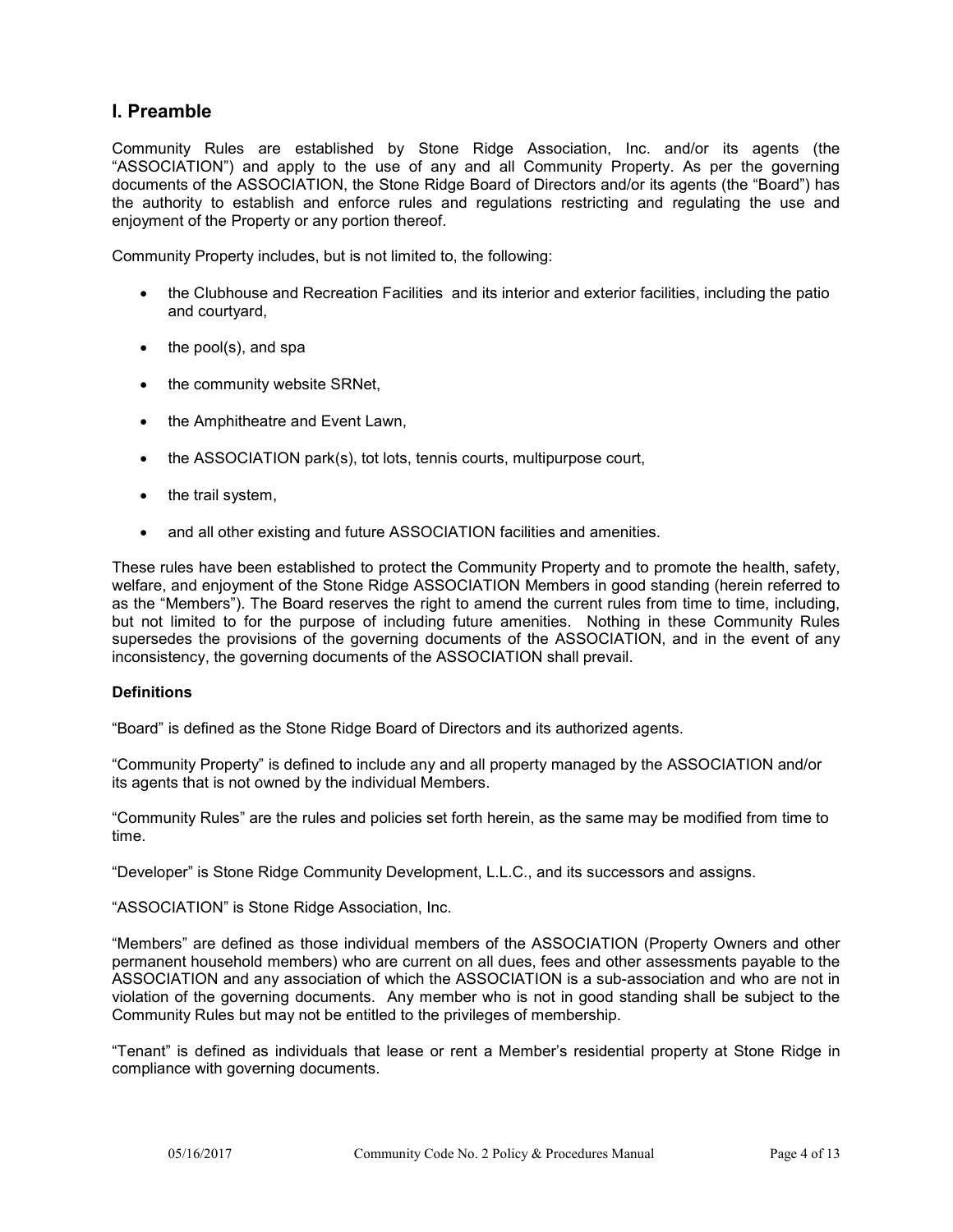"Landlord" is defined as the Member of the ASSOCIATION that is leasing or renting his or her residential property at Stone Ridge in compliance with the Amended and Restated Declaration of Covenants, Conditions & Restrictions, Section 10.1(o) which specifies no arrangement that would entail weekly, monthly, or any other type of revolving or periodic occupancy is permitted.

## **II. General Rules**

#### **Primary Rules**

- 1. Members, their families, and guests shall abide by all Community Rules as they may be amended from time to time.
- 2. Except for advertisements by the Developer and/or its affiliates, NO commercial advertisements shall be posted or circulated on Community Property, nor shall solicitations of any kind be made on the ASSOCIATION stationery without prior approval of the ASSOCIATION. Other than as permitted in writing by the ASSOCIATION, no petition of any kind shall be originated, solicited, circulated, or posted on Community Property.
- 3. Members shall not use the roster or list of Members or other information gathered as a result of membership in the ASSOCIATION for solicitation or commercial purposes. The ASSOCIATION will utilize roster/membership lists for distribution of important community news, information and events.
- 4. Members should not request special personal services from employees of the ASSOCIATION who are on duty or the personal use of the ASSOCIATION's furnishings or equipment that are not ordinarily available for use by Members.
- 5. Suggestions of any kind, whether informative or constructive in nature, relating to any of the operations of the ASSOCIATION or it employees are welcome, but must be submitted in writing, signed and addressed to the Board.
- 6. Members, families, and guests must act in a considerate manner to employees and fellow Members.
- 7. Guest parking is permitted only in areas designated as such. No parking will be allowed on grassed areas. 'No Parking' signs must be observed. Clubhouse or the Recreation Facilities parking lots are not to be used as overflow parking for Members and/or guests. Violators will be towed at owner's expense.
- 8. Absolutely no fireworks, combustibles or other flammables are permitted anywhere on Community Property or adjacent areas unless part of a fireworks exhibit organized and conducted by the ASSOCIATION.
- 9. All illegal drugs are prohibited on Community Property. Alcohol is also prohibited on Community property unless pre-approval has been authorized by the ASSOCIATION on a case-by-case basis.
- 10. Members or guests who walk their pets on Community Property, community common areas, ASSOCIATION parks, community trails, or any other property are required to comply with Loudoun County registration, leash, and cleanup laws. In an effort to promote a clean and safe neighborhood environment, and in accordance with those county regulations, Members must register pets over four (4) months old with the county, keep pets on a leash in public, and immediately pick up all droppings.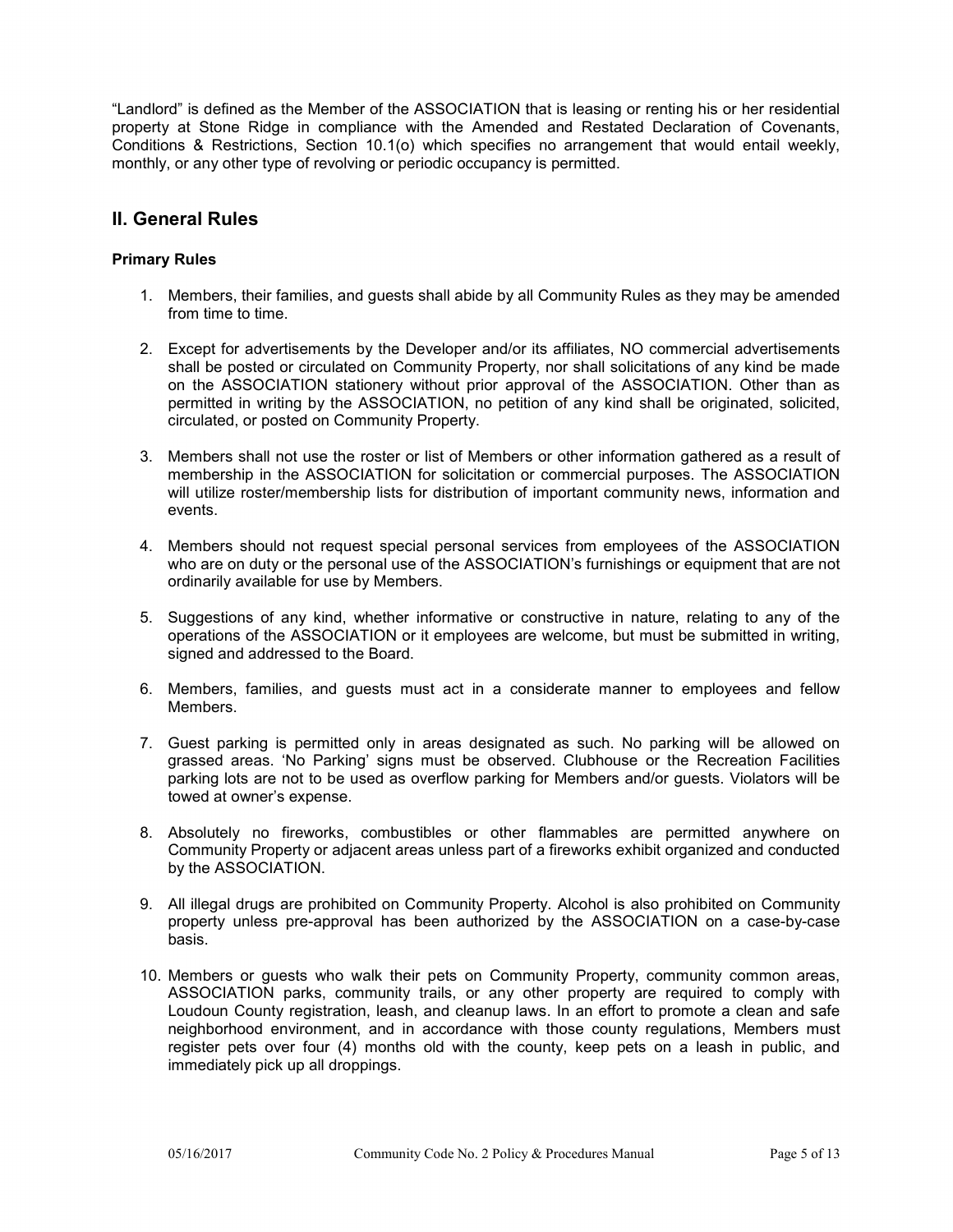- 11. Unless explicitly authorized by the ASSOCIATION, pets are not permitted in or on the lawns, sidewalks, or parking areas surrounding the Clubhouse or the Amphitheatre stage or seating area.
- 12. Firearms and other weapons of any kind are not permitted on Community Property at any time.
- 13. Use of Community Property may be restricted or reserved from time to time by the ASSOCIATION.
- 14. Members and guests who utilize Community Property do so at their own discretion. Neither the Board nor the ASSOCIATION in any way warrants an individual's safety when Community Property is utilized in an unsafe manner.
- 15. Glass bottles, glass containers or any other type of glass is strictly prohibited on the grass surrounding the Community Center; including the event lawn and the amphitheatre.
- 16. The ASSOCIATION shall have no obligation to notify Members of the presence of severe weather in the area. All Members or guests utilizing Community Property should observe weather conditions and immediately seek shelter.
- 17. Violation of any of the Community Rules or conduct in a manner prejudicial to the best interests of the Members, the ASSOCIATION or Community Property will subject the person in violation to disciplinary action by the ASSOCIATION in accordance with these Community Rules and may result in exclusion from the use of Community Property.
- 18. The personnel of the ASSOCIATION will have full authority to enforce these Community Rules and any infractions will be reported to the Board.
- 19. The ASSOCIATION will not discriminate against any individual because of the individual's race, color, religion, sex, national origin, age, handicap, or marital status.
- 20. Videotaping and photography of the Clubhouse/Recreation Facilities and its surrounding external facilities is prohibited unless the ASSOCIATION has provided prior written authorization.
- 21. All users of Internet access from Stone Ridge wifi are expected to act responsibly and consistent within these guidelines. The viewing, sharing, downloading, and transfer of obscene material and content, as determined by the ASSOCIATION, is strictly forbidden. Any violation of these guidelines, laws of the Commonwealth of Virginia, and/or Federal statutes may result in the suspension of membership privileges and may be reported to appropriate authorities.
- 22. Data download from the Internet may contain computer viruses. Every user is responsible for maintaining virus checking software on their devices.
- 23. *NO loitering or trespassing is permitted in any of the Community Property or Recreational Facilities*.
- 24. Members are responsible to properly supervise their children and other minors in their care and are responsible for the conduct and the safety of their children and other minors in their care when using Community Property.

#### **Attire**

1. It is expected that Members will choose to dress appropriately in a fashion befitting the surrounding and atmosphere provided in the setting of the Community Property. It is also expected that Members will advise their guests of the requirements. The ASSOCIATION may publish dress requirements from time to time for the use of Community Property.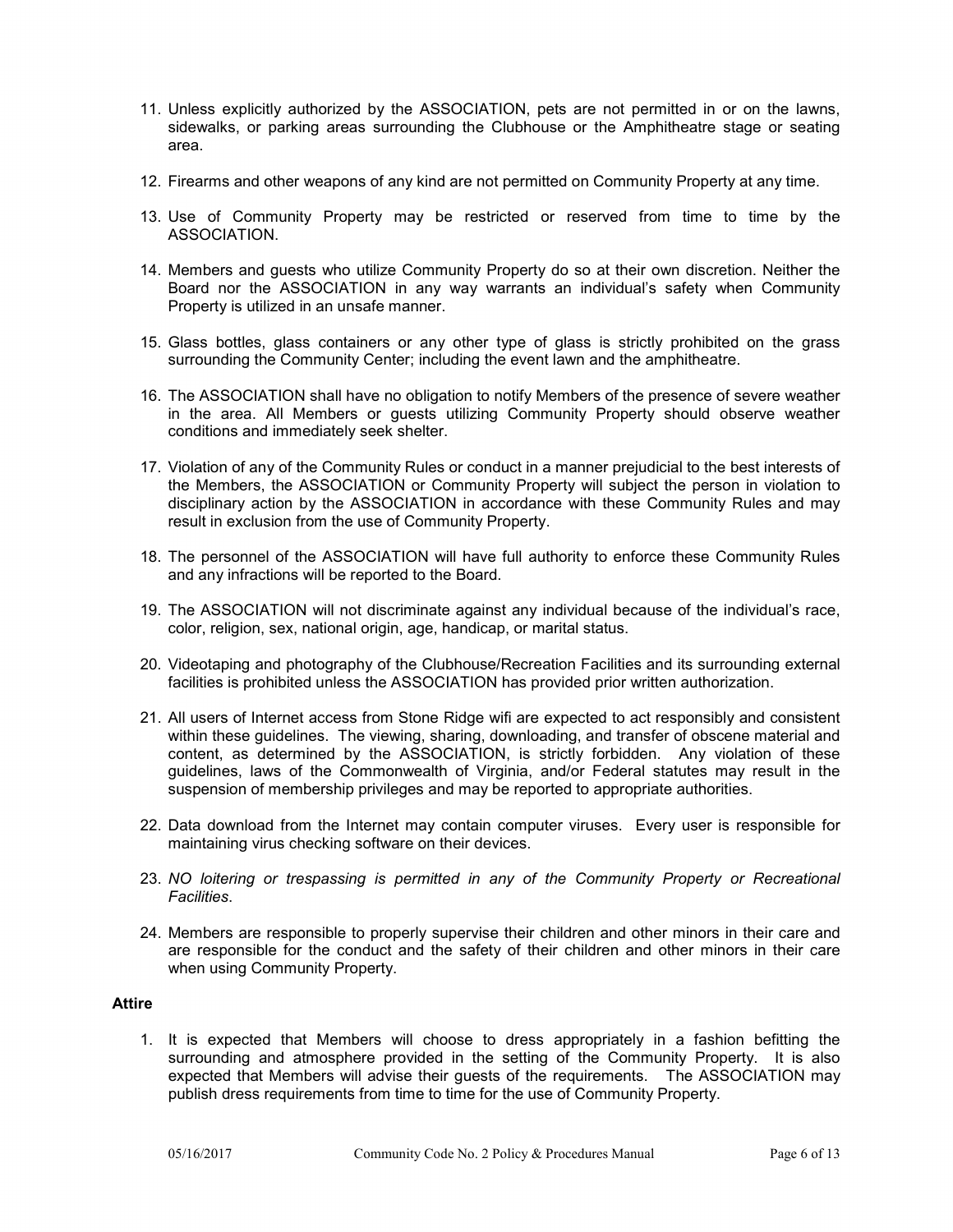2. Bathing suits may only be worn in the pool areas. All other Community Property, including the Clubhouse, requires appropriate cover-ups and shoes.

#### **Contact Information**

- 1. As required by the legal governing documents of the ASSOCIATION, each Member shall be responsible for filing with the ASSOCIATION, in writing, his or her mailing address, phone number, and email address and any changes thereto, where the Member wishes all notices and correspondence from the ASSOCIATION to be directed.
- 2. The ASSOCIATION must be notified in writing, as mandated by the governing documents, of any changes in contact information. Failure to do so shall constitute a waiver of the right to receive important ASSOCIATION notices, bulletins or other communications.

#### **Discipline**

- 1. *Members are responsible for their own conduct and for the conduct of their family members, visitors, and guests. Any Member whose conduct or whose family's, visitor's or guest's conduct is deemed by the ASSOCIATION to be improper and/or likely to endanger the welfare, safety, harmony, or good reputation of the ASSOCIATION, its Employees, its Members or otherwise, may be reprimanded, assessed with violation charges, suspended, or expelled from Community Property and have all privileges associated with the ASSOCIATION membership suspended or terminated as determined by the Board*.
- 2. The Board shall be the sole judge of what constitutes improper conduct, but improper conduct will include, without limitation, (i) failure to meet eligibility of membership, (ii) submitting false information to the ASSOCIATION, (iii) allowing a membership card to be used by another person, (iv) failing to pay any amount owed to the ASSOCIATION in a proper or timely manner, (v) failing to abide by the Community Rules as set forth herein and as established by the ASSOCIATION and revised from time to time, (vi) abusing personnel of the ASSOCIATION, or (vii) acting in a manner incompatible with the standard of conduct of the existing membership or which would likely injure the reputation of the Members or the ASSOCIATION.
- 3. Any Member accused of improper conduct shall be notified of the Board's proposed disciplinary action and shall be given an opportunity to be heard by the Board to discuss the details of the disciplinary action in accordance with the governing documents. Notwithstanding the foregoing, the Board may, without notice and without a hearing, immediately suspend some or all privileges associated with membership and/or after notice, terminate the membership privileges of a Member for failure to pay in a proper and timely manner ASSOCIATION assessments, fees or any other amounts owned to the ASSOCIATION.
- 4. The ASSOCIATION may restrict or suspend some or all of the membership privileges of a Member or his or her family members and or visitors or guests. No Member may on account of any restriction or suspension be entitled to any refund of any ASSOCIATION assessments or any other fees. During the restriction or suspension of membership privileges, the membership shall continue and ASSOCIATION assessments and other charges will continue to accrue and these Community Rules shall apply. All ASSOCIATION assessments and charges shall be paid in full prior to reinstatement as a Member in good standing.

#### **Loss or Destruction of Property or Instances of Personal Injury**

1. Each Member and tenant, as a condition of membership, and each visitor or guest as a condition of invitation to Community Property assumes sole responsibility for his or her property. The ASSOCIATION shall not be responsible for any loss or damage to any private property used or stored on community recreational amenities, whether in lockers or elsewhere. Any such personal property which may have been left in or on the facilities, for 30 days or more, may be sold by the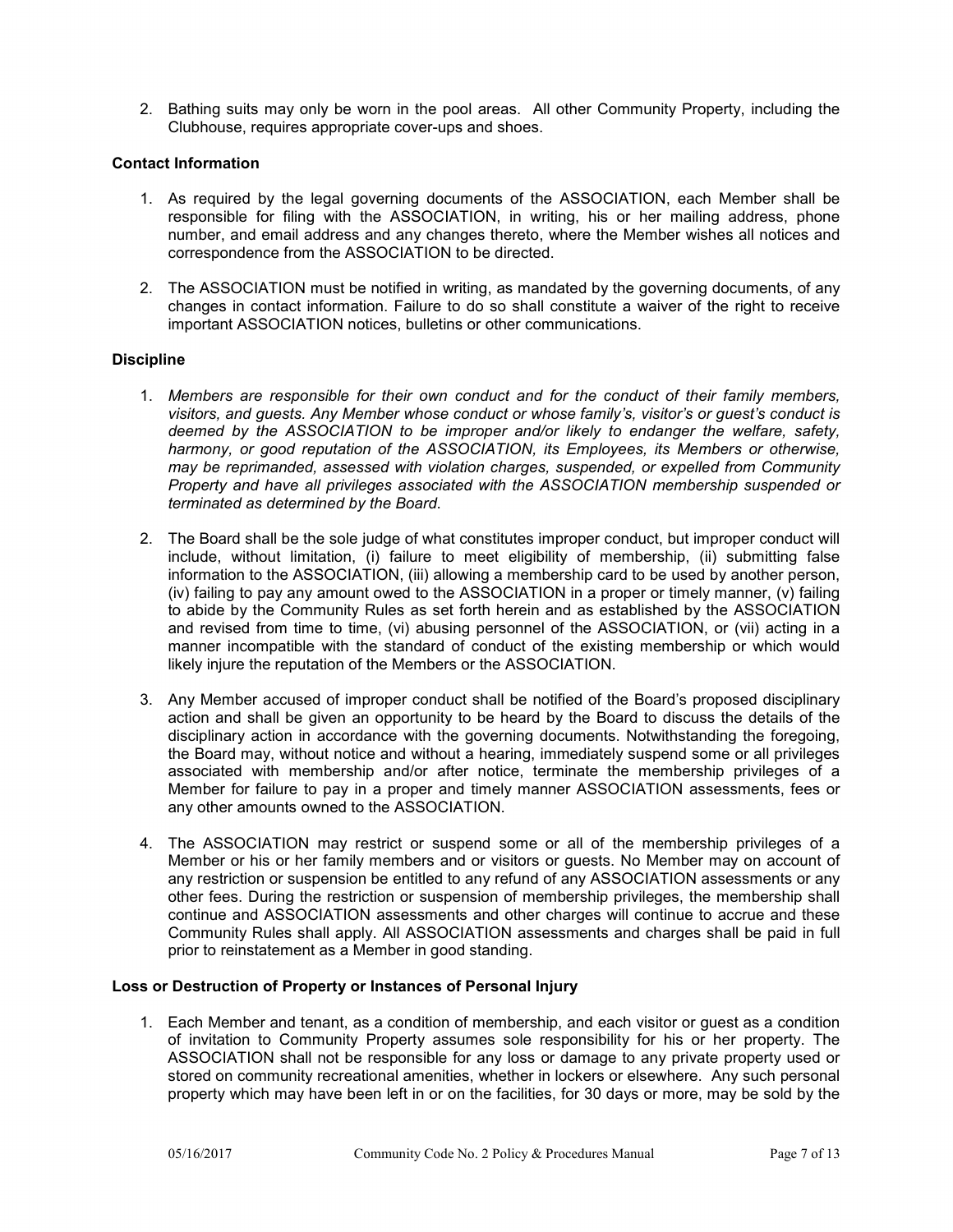ASSOCIATION, with or without notice, or may otherwise be disposed of, and the proceeds, if any, may be retained by the ASSOCIATION.

- 2. No person shall remove from the room in which it is placed or from Community Property any property or furniture belonging to the ASSOCIATION without proper written authorization. Members shall be liable for any property damage and/or personal injury at the community recreational amenities or other Community Property, or at any activity or function operated, organized, arranged, or sponsored by the ASSOCIATION, caused by the Member, tenant, or any visitor, guest, or family member of the Member or tenant. The cost of such damage will be charged to the responsible Member.
- 3. Any Member, family member, tenant, visitor, guest, or other person who, in any manner, makes use of or accepts the use of any apparatus, appliance, facility, privilege, or service whatsoever owned, leased or operated by the ASSOCIATION, or who engages in any contest, game, function, exercise, competition, or other activity operated, organized, arranged, or sponsored by the ASSOCIATION, either on or off Community Property, shall do so at his or her own risk.
- 4. The Member and his or her family members, tenants, visitors, and guests shall indemnify and hold the Board, the Developer, the ASSOCIATION and its agents, their successors and assigns and their respective shareholders, partners, directors, officers, members, employees, representatives, agents, affiliates and members of the ASSOCIATION committees (collectively the "Indemnified Parties") harmless from any and all loss, cost, claim, injury, damage, or liability sustained or incurred, resulting from, arising out of, or incidental to membership in the ASSOCIATION, use of the Community Property and/or from any act or omission of any of the Indemnified Parties. Each Member shall have, owe and perform the same obligation to the Indemnified Parties hereunder in respect to any such loss, cost, claim, injury, damage, or liability sustained or incurred by any visitor, guest, tenant, or family member of such Member. The indemnity herein shall include attorney's fees and costs incurred by the Indemnified Parties.
- 5. Should any party bound by these Community Rules bring suit against any of the Indemnified Parties in connection with any event operated, organized, arranged or sponsored by the ASSOCIATION or on any other claim or matter in connection with membership in the ASSOCIATION, and fail to obtain judgment therein against any one or more of them, said party shall be liable to the prevailing Indemnified Parties for all costs and expenses incurred by them in the defense of such suit, including court costs and attorney's fees and expenses through all appellate proceedings.

## **III. Community Property**

#### **Access and Availability**

- 1. Community Property shall be open on the days and during the hours as determined by the ASSOCIATION. Certain amenities/facilities may be closed to Members for scheduled maintenance and repairs or may be occasionally closed when leased or reserved by the ASSOCIATION or Members for special events, activities, or meetings.
- 2. Activities for groups will be permitted only with the prior written permission of the ASSOCIATION.
- 3. Internal facilities and external areas of the Clubhouse and Recreation Facilities are under 24-hour video surveillance to protect the health and safety of Members and Community Property.

#### **Alcohol Policy**

1. Alcoholic beverages will not be sold, served, or consumed on Community Property in any manner prohibited by law or without required ABC license. Alcoholic beverages will not be sold or served to any person not permitted to purchase or possess the same under the laws of the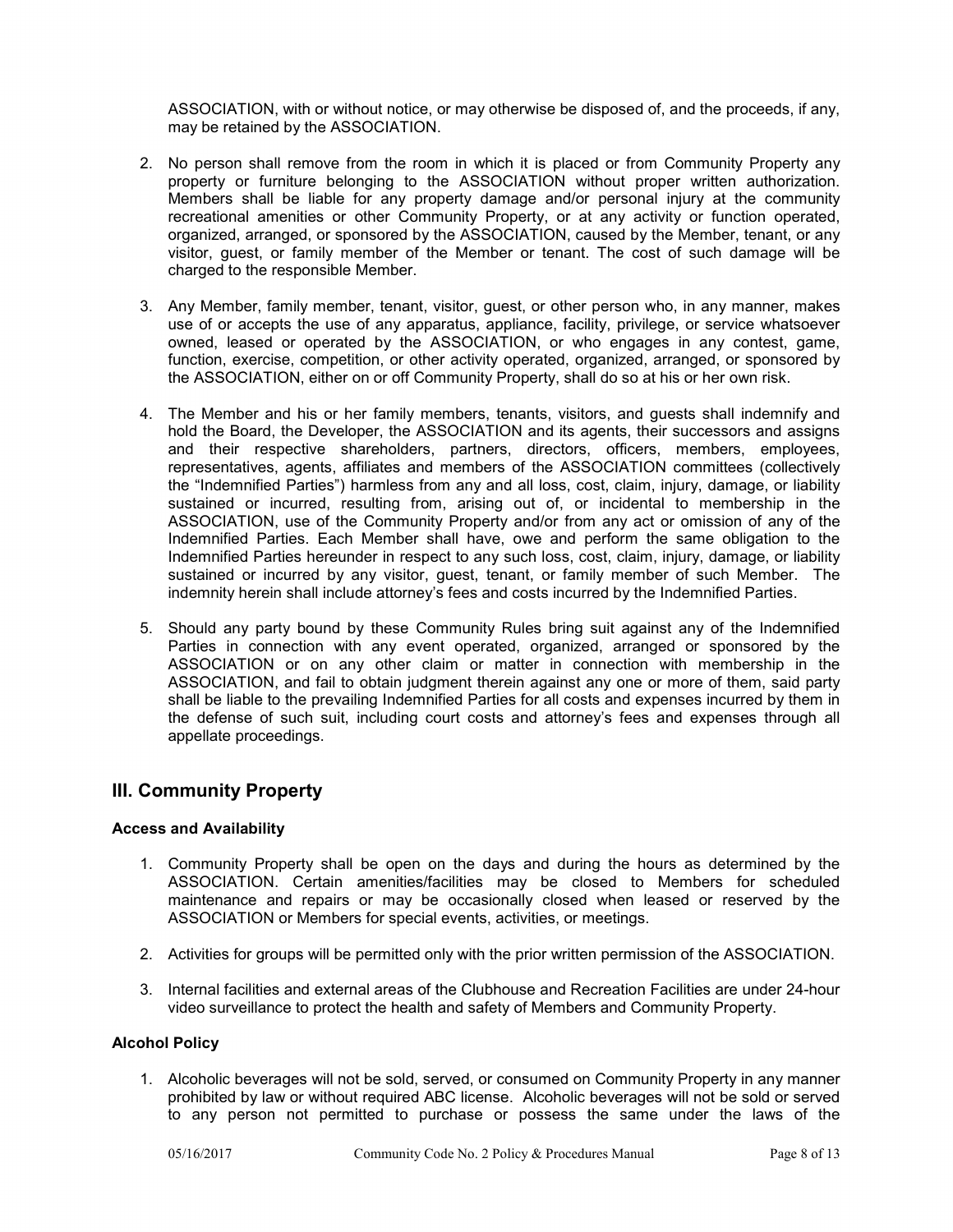Commonwealth of Virginia and any and all ordinances or regulations as established by Loudoun County or be sold for off-premises consumption.

- 2. The ASSOCIATION reserves the right, in its sole discretion, to refuse service, use, or attendance to any Member or guest when that Member or guest appears to be intoxicated.
- 3. Alcohol is also prohibited on Community property unless pre-approval has been authorized by the ASSOCIATION on a case-by-case basis.

#### **Reservation of Community Property for Private Functions/Activities**

- 1. Use of Community Property for private parties, events, and other special occasions by Members in good standing with the ASSOCIATION will be permitted only with prior written permission from the ASSOCIATION, will be evaluated on a case-by-case basis, and may be conditioned upon the purchase of insurance or upon the hiring of qualified security staffing during the entertainment as directed by the ASSOCIATION. All expenses associated with these conditions are at the cost of the requesting Member.
- 2. Outside catering and equipment rental is permitted for parties and events at Clubhouse as specified in rental agreement.
- 3. Members in good standing may request to reserve the private use of Community Property by executing a Rental License Agreement which can be obtained from the ASSOCIATION. Applications must be completed and received in advance of the requested reservation date as specified in the Rental License Agreement and may require payment of non-refundable fees as determined by the ASSOCIATION. Reservations are on a first-come, first-serve basis. All reservation cancellations must be provided to the ASSOCIATION in writing prior to the event for full or partial refund as specified in the Rental License Agreement.
- 4. Reservations for Community Property will be granted only if (i) the Member is current in all assessments and payments, (ii) the Member's privileges have not been suspended or terminated in accordance with the governing documents, (iii) the facility is available during the date and time requested, (iv) the use to which the facility is to be utilized is deemed appropriate by the ASSOCIATION, and (v) the applicable deposit and/or fees are paid.
- 5. The Member who reserves use of Community Property shall (i) enforce all Community Rules, (ii) be present during the use of the Community Property, (iii) ensure that all facilities are left the same way they were found and be responsible for any damage or clean up costs incurred by the ASSOCIATION in returning the room to the original condition, (iv) be responsible for the actions of any and all guests while they are on Community Property, (v) keep noise at a reasonable level and/or in accordance with Loudoun County noise ordinances as so not to disturb other residents, (vii) use the reserved facility at his or her own risk, knowing that the ASSOCIATION and/or its agents assume absolutely no liability for injury or damage to persons or property arising from the rental and use of the Community Property. Additional rules for rental or reserved use of the Community Property may be applicable, and compliance with the same is a condition of use.
- 6. Unless approved by the ASSOCIATION, no Member will tape, tack, nail, attach or tie balloons, signs, decorations, or any other items to any Community Property including but not limited to furniture, walls or other components of the facilities.
- 7. Violation of the Community Rules for reservation of Community Property for private functions/activities as outlined by the ASSOCIATION may result in forfeiture of the paid deposit, in accrual of additional charges, and loss of future facility rental.
- 8. Attendance during any and all functions will not exceed the posted occupancy limits as prescribed by county officials.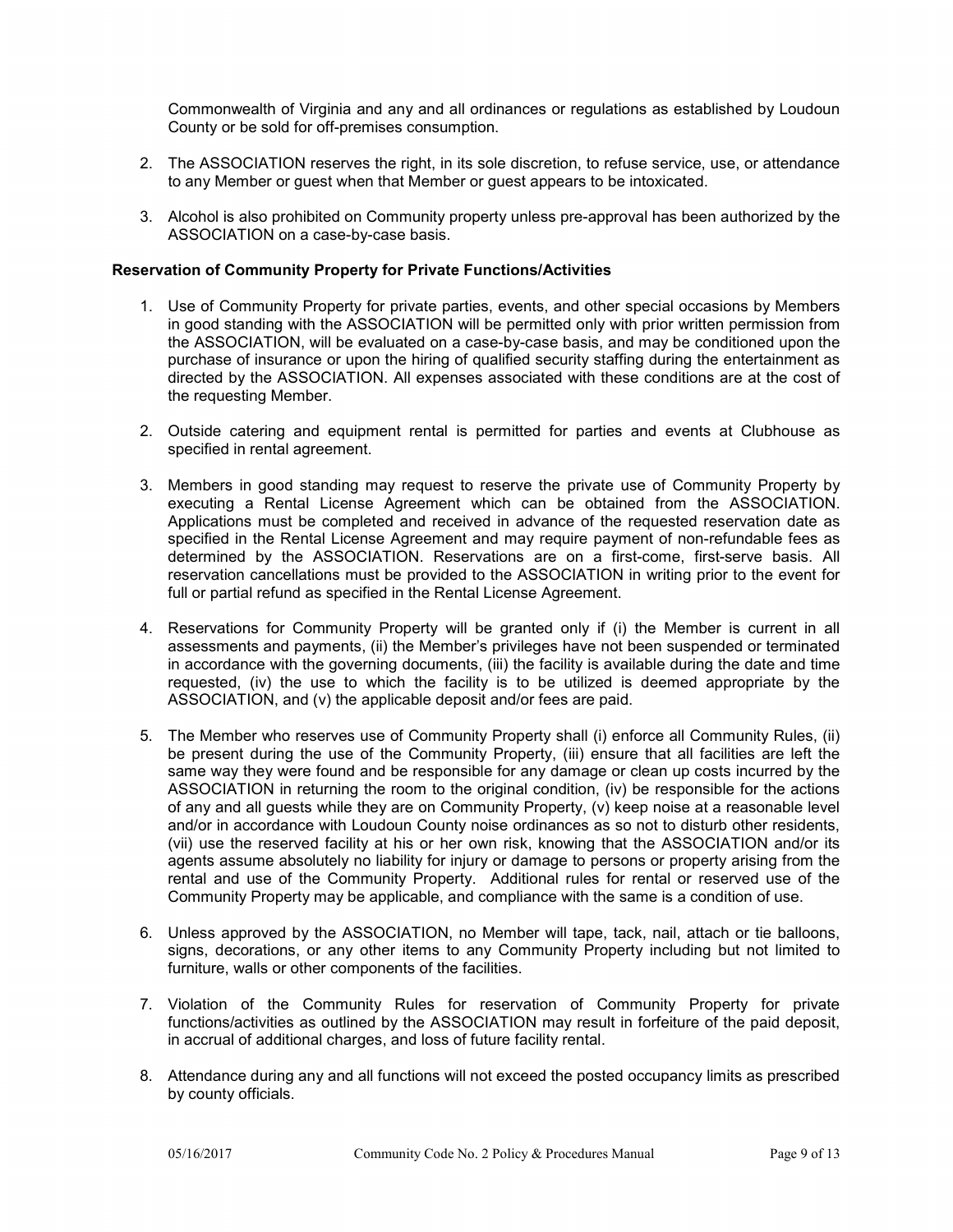- 9. Unless otherwise approved by the ASSOCIATION, community programming takes precedent over the reservation of Community Property by individuals and will not be cancelled to accommodate private functions/activities.
- 10. The ASSOCIATION reserves the right to charge an appropriate participation fee for any Members, family members, tenants, visitors, guests, who access amenities, attend events or activities operated, organized, arranged, or sponsored by the ASSOCIATION, either on or off Community Property.
- 11. The ASSOCIATION reserves the right to require advance reservations for certain activities and those reservations shall be accepted on a first come-first serve basis. Failure to cancel participation or attendance at reservation-required events or activities in advance at a predetermined time/date may result in no refund to the Member as determined by the ASSOCIATION.
- 12. Event or activity participation and reservation policies shall be determined by the ASSOCIATION and may be amended from time to time.

#### **Fitness Center – Rules of Use**

The following rules of use apply to the Stone Ridge Fitness Center ("Fitness Center") and its contents:

- 1. Regular hours for the Fitness Center will be posted by the ASSOCIATION and may be amended from time to time.
- 2. ONLY MEMBERS who purchase Fitness Center Cards have access to the Fitness Center. Members who are 18 years of age or older will be given the opportunity to purchase these cards, which are not transferable. Fitness Center Cards will be issued upon completion and submission of appropriate paperwork in a manner determined by the ASSOCIATION
- 3. All persons who utilize the Fitness Center and exercise equipment, do so at their own risk. Members assume the full risk of loss and responsibility for damage to health from the use of the fitness facility and/or participation in classes.
- 4. Members and guests should consult a physician before using the Fitness Center.
- 5. It is the responsibility of all persons to follow instructions on how to properly use the equipment. The equipment is only to be used in accordance with manufacturer instructions.
- 6. All weights and pieces of equipment must be returned to their proper places at completion of their use. Equipment must be wiped down after use with supplies that are provided. Members are responsible for disposing of all trash (i.e. water bottles, paper towel, etc) properly.
- 7. Casual workout attire is acceptable at the health/Fitness Center and at fitness classes such as tee shirts, tank tops, gym shorts, or warm-up pants for men; and leotards, tights, tee shirts, tank tops, gym shorts or warm-up pants for women.
- 8. No clothing or personal articles may be stored under benches or in the common areas.
- 9. **Children under the age of 13 are not permitted to enter or use the Fitness Center. Children ages 13 through 17 may utilize the Fitness Center only when accompanied by a parent, or legal guardian or responsible person age 18 or older**.
- 10. Horseplay, profanity, disruptive conduct, and indiscreet behavior at the Fitness Center are strictly prohibited and are grounds for denial of use.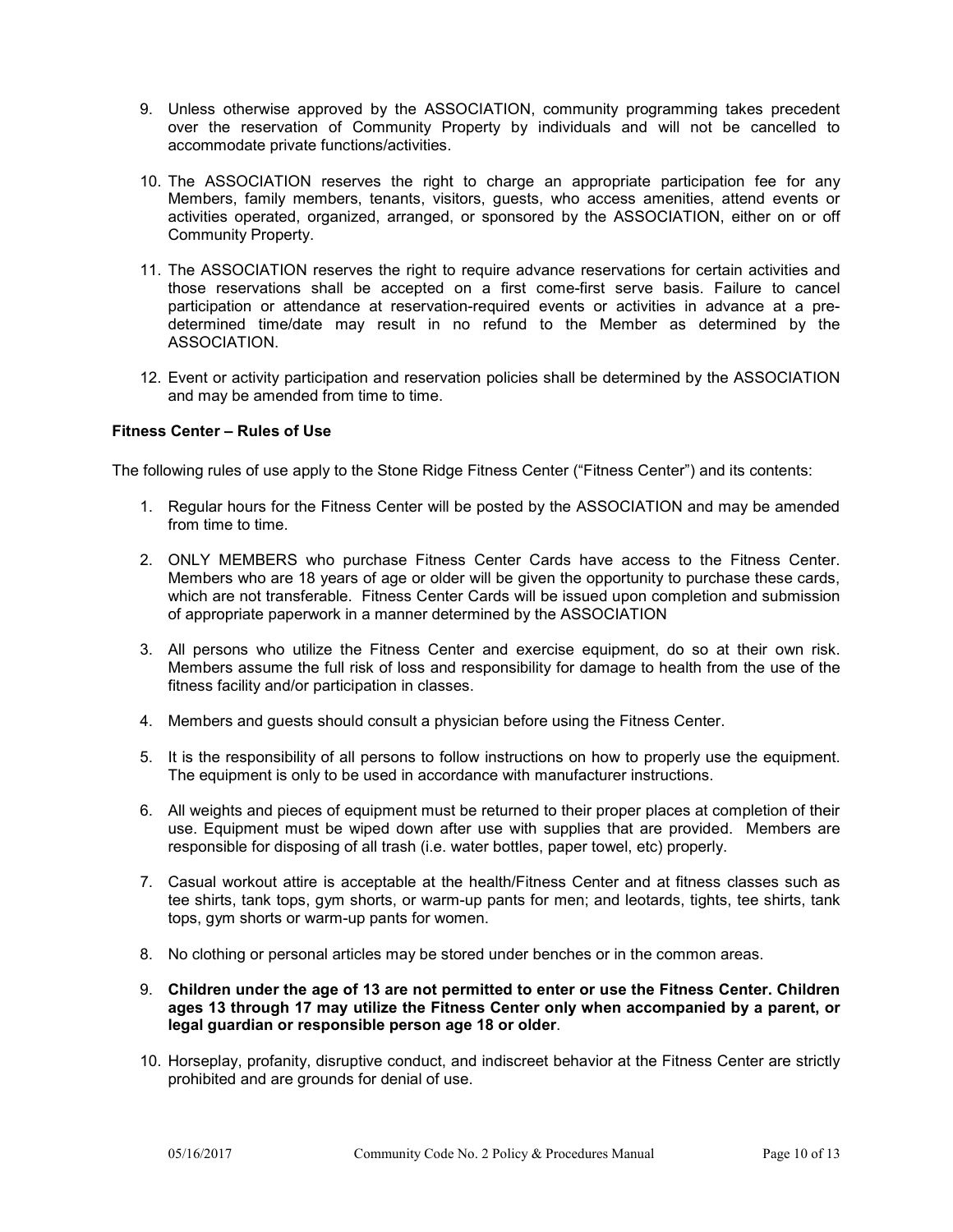- 11. Television, and all electronic devices should not be turned up so loud as to disturb fellow Members. Users of such devices are required to use headphones.
- 12. Use of the fitness equipment should be limited to 20 minutes while others are waiting.
- 13. All rules, as outlined earlier, apply here.

#### **Event Lawn & Amphitheatre – Rules of Use**

The following rules of use apply to the Stone Ridge Lawn and Amphitheatre ("Lawn and Amphitheatre") and its contents:

- 1. Hours for the Event Lawn & Amphitheatre will be posted by the ASSOCIATION and may be amended from time to time.
- 2. Pets are not permitted on the Event Lawn, and Amphitheatre areas, except service animals.
- 3. Glass containers are not permitted on the Event Lawn and Amphitheatre areas unless authorized by the ASSOCIATION in advance.
- 4. All rules, as outlined earlier, apply here.

#### **SRNet – Rules of Use**

The following rules of use apply to the use of SRNet and its contents:

- 1. Postings to SRNet are regularly reviewed by the ASSOCIATION. If content is determined to be unacceptable and inappropriate, the ASSOCIATION and/or its agents reserve the right to refuse to post, remove, amend, or revise content. The ASSOCIATION and/or its agents shall be the sole judge of what constitutes acceptable and appropriate content for SRNet.
- 2. All information and use of SRNet is proprietary and for use by Stone Ridge residents only. Any abuse of SRNet will result in the revocation of use privileges. To gain access, please send request to Stoneridge-hoa@stoneridgeinc.org.

## **IV. Identification Cards (Membership, Extended Guest Pool, Fitness Access)**

- 1. The ASSOCIATION will issue a photo *membership card to each Member* in good standing; in addition, cards will be issued to each family member that is a permanent resident of Stone Ridge who is 5 years of age or older.
- 2. Membership Cards will only be issued during ASSOCIATION office hours. Members need to bring a completed Community Membership Application and legal documentation with proof of permanent residency that verifies age and identity of all permanent household members age 5 and older. Acceptable forms of identification include: valid Driver's License, Birth Certificate, Military ID, or Passport.
- 3. Membership cards must be carried by Members at all times when on Community Property and presented to access amenities, including but not limited to the pool(s), if requested, to attend events or activities planned by the ASSOCIATION.
- 4. Membership cards include a photo, name, and an account number/barcode.
- 5. A membership card may <u>not</u> be used by any person other than the Member to whom it is issued.<br>Failure to comply with this rule may result in suspension or termination of membership privileges.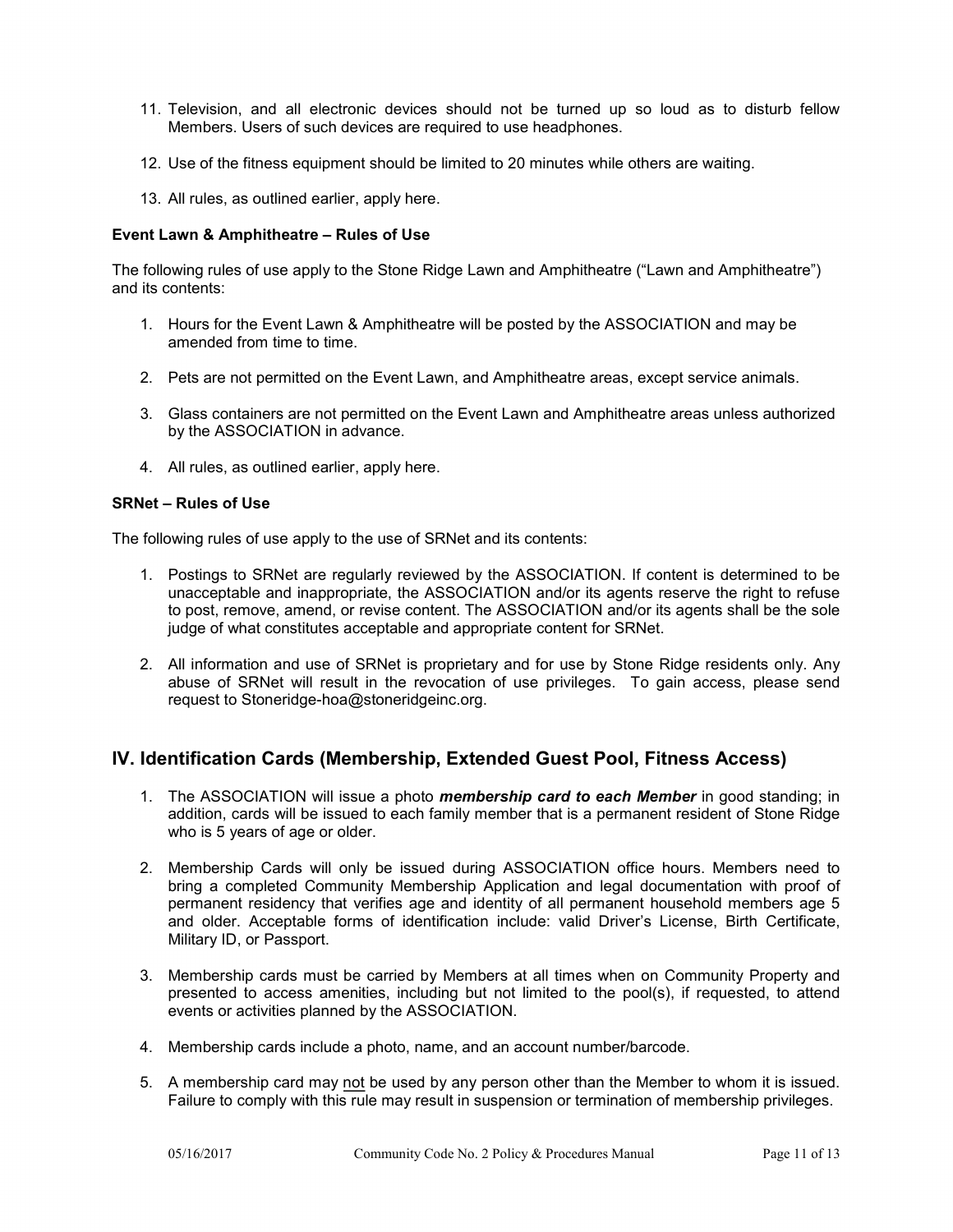- 6. In the event of a lost, stolen, or damaged membership card, the ASSOCIATION will issue a replacement card. A card replacement fee, as determined by the ASSOCIATION, may be charged for lost, stolen, or damaged membership cards or in any situation where a new membership card is required.
- 7. The ASSOCIATION reserves the right to establish terms, conditions, rules, and regulations in connection with the use of membership cards and amend them from time to time.
- 8. *Extended Guest Pool Cards* will be issued to extended guests temporarily residing in the residence of a Member in good standing (a) who is over the age of 16 and (b) whose stay is in excess of 30 consecutive days, as outlined in Administrative Policy #7. The ASSOCIATION reserves the right to charge a fee for this identification card.
- 9. *Membership cards will be issued to tenants* once a Memorandum of Lease is on file with the ASSOCIATION, the owner of the property has waived his or her rights to utilize Community Property, the payment of all association dues and fees are current, and the tenant has completed all applicable paperwork as determined by the ASSOCIATION.
- 10. *Fitness Center Cards (key cards)* provide access to the Fitness Center and are the membership card to gain access to the pools. Members who are 18 years of age and older will be given the opportunity to purchase these cards, which are <u>not</u> transferable. Fitness Center Cards<br>include a photo, pame, account number/barcode and electronics imbedded to activate the door include a photo, name, account number/barcode and electronics imbedded to activate the door lock. Fitness Center Cards will be issued upon completion and submission of appropriate paperwork in a manner determined by the ASSOCIATION.

# **V. Landlord/Tenant Rights & Responsibilities**

- 1. The ASSOCIATION may allow tenants of a Member's residence at Stone Ridge to use Community Property if the following requirements are met:
	- (i) The tenant must be leasing the Member's residential property for at least a twelve (12) month period to be eligible to use Community Property and must be resident during the period of use.
	- (ii) The Member must provide the ASSOCIATION with a Memorandum of Lease that is signed by both the Member and the tenant. On the Memorandum of Lease the Member must waive his or her right to utilize Community Property while the tenant has those rights.
	- (iii) The Member must continue to pay and remain current with all ASSOCIATION assessments and fees.
	- (iv) The tenant, upon satisfying all the above conditions, must complete all paperwork as required by the ASSOCIATION.
- 2. In the event that the Member does not pay his or her ASSOCIATION assessments, the Tenant will be denied membership privileges.
- 3. During the period when a Tenant is designated as the beneficial user of the membership privileges, the Member will not be permitted to use Community Property with respect to the Member's membership.
- 4. Members shall be responsible for all charges incurred by their Tenants that remain unpaid after the customary billing and collection procedure of the ASSOCIATION.
- 5. Tenants utilizing Community Property are required to comply with the Community Rules, as amended.